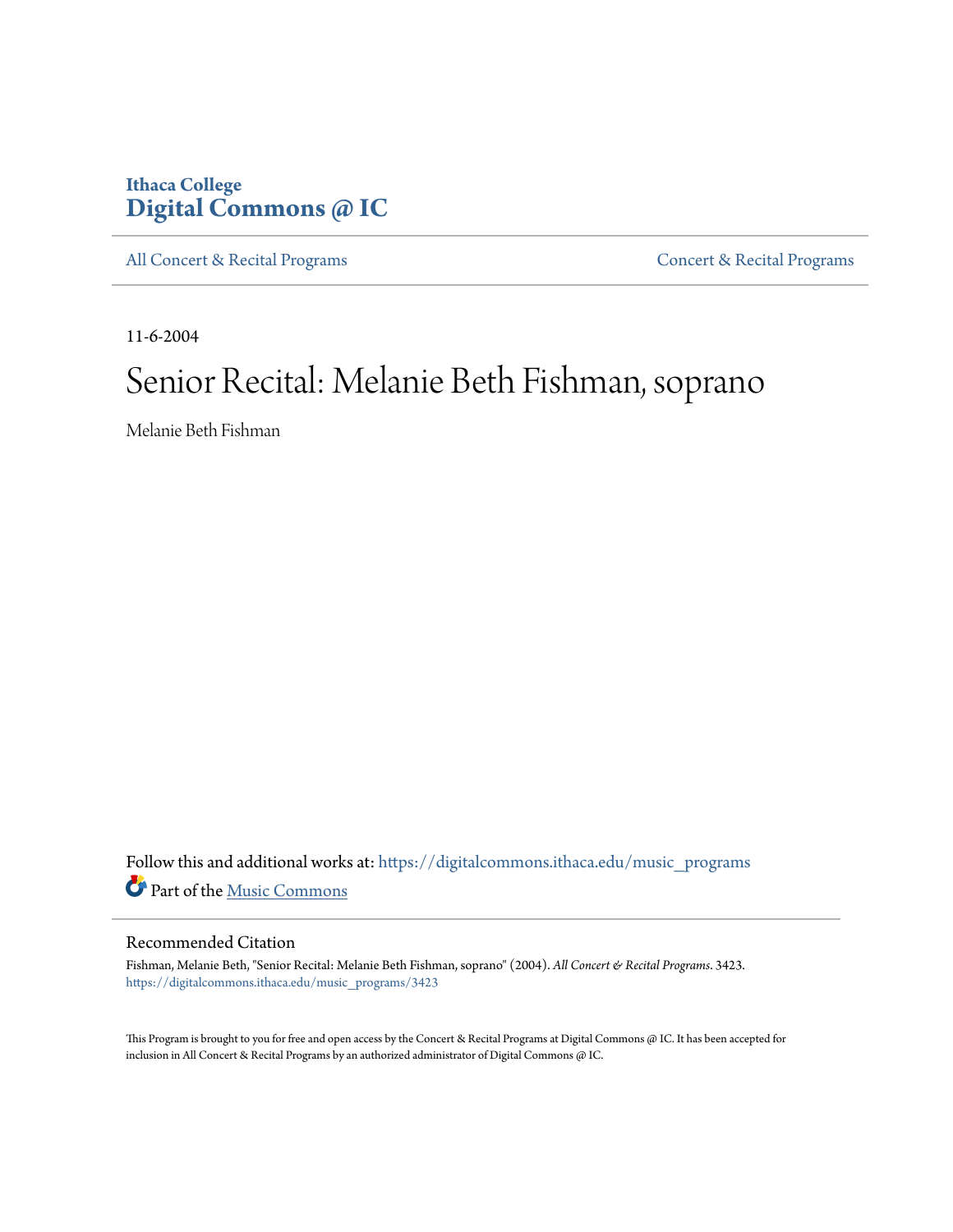# ITHACA COLLEGE SCHOOL OF MUSIC

# SENIOR RECITAL

Melanie Beth Fishman, soprano Kathy Hansen, piano

Assisted by: Kathryn Cheney, trumpet Heather Kriesel, flute Will Cicola, clarinet

Ford Hall Saturday, November 6, 2004 4:00 p.m.

**TTHACA** 

 $1.2898 \pm 0.002$ 

W.

**CONSTRUCTION**